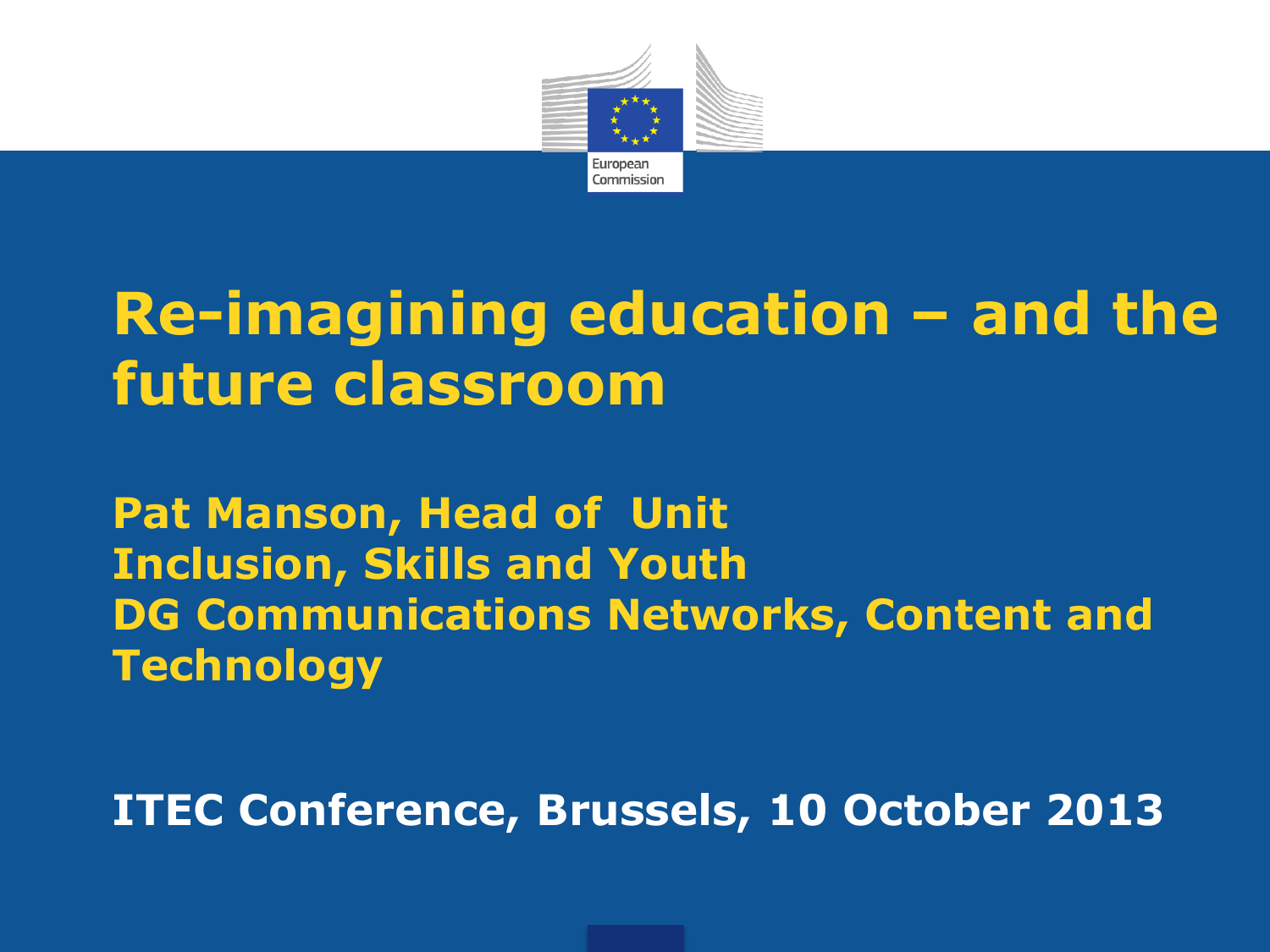

#### **FRAMING A NEW POLICY THE CONTEXT**

- Digital technologies mediate how most people interact, work and trade – though the same is not really happening at scale in education
- Learners expect more personalization, collaboration and better links between formal and informal learning
- Several countries are investing in ICT-based strategies to reshape education and training.
	- transforming, modernizing and internationalising education systems
	- with tangible effects on access to and cost of education and training, on teaching practices and worldwide reputation or branding.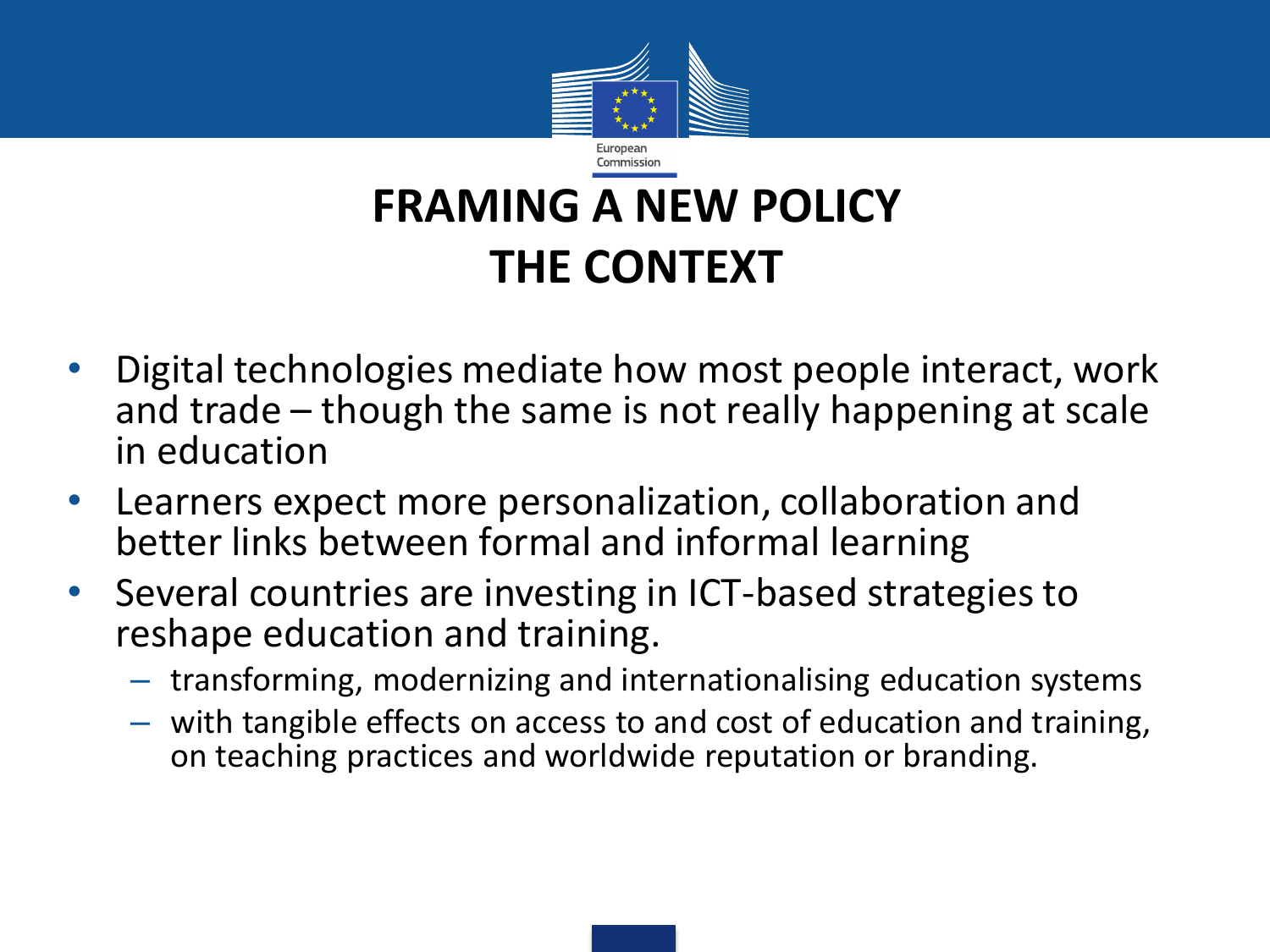

### *In Europe education is failing to keep pace with the digital society and economy…*

- 63% of nine year olds do not study at a 'highly digitallyequipped school'
- 70% of teachers recognize the importance of training in digital-supported ways of teaching and learning,
- But only 20-25% of students are taught by digitally confident and supportive teachers
- Between 50% and 80% of students in the EU never use digital textbooks, exercise software, broadcasts/podcasts, simulations or learning games
- Marked country differences across Europe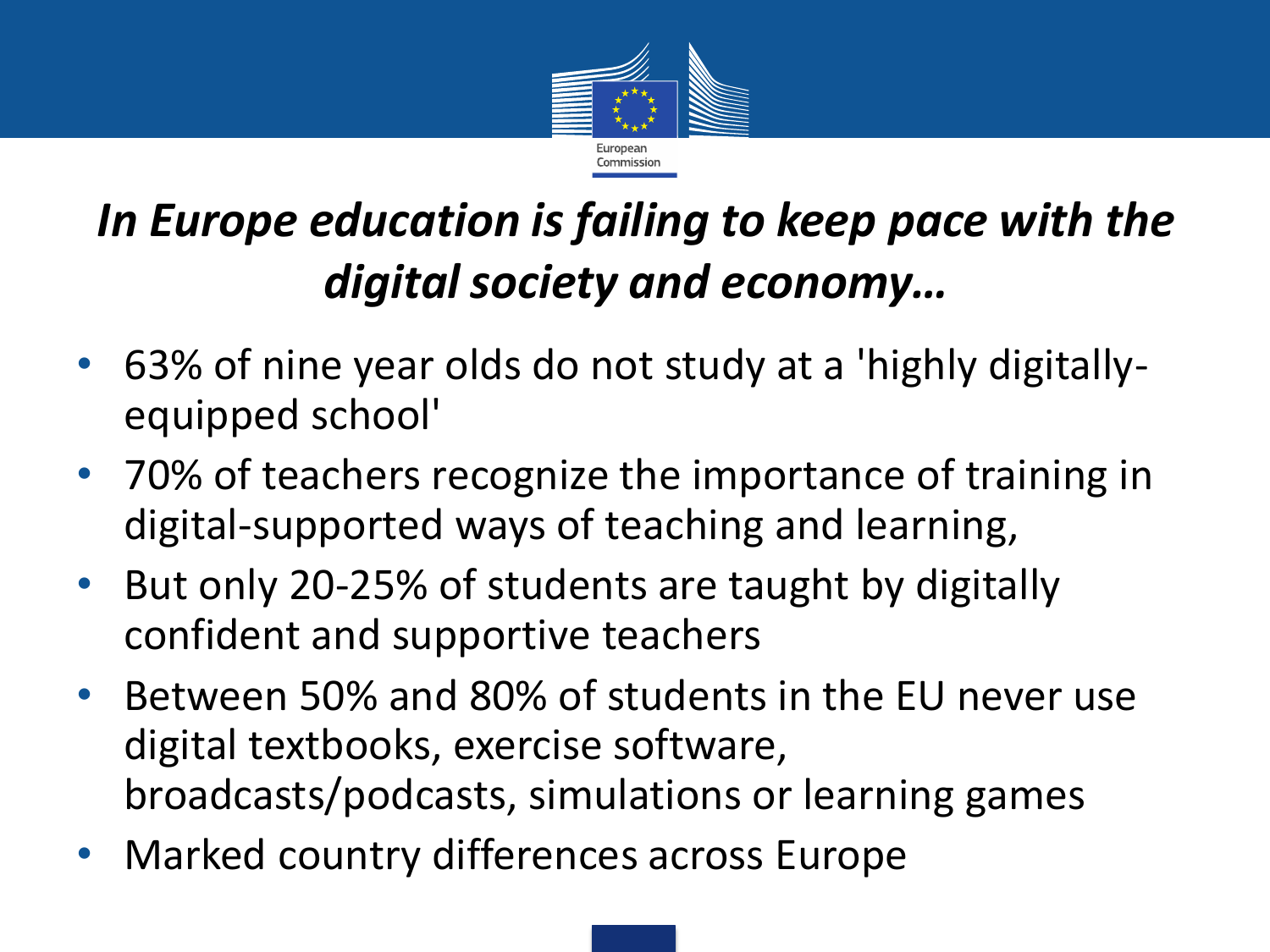

### **The study recommends**

- An integrated approach to ICT teaching in schools
	- investment in infrastructure
	- greater investment in teachers' training
	- Rewards for teachers using ICT in the classroom
	- creation of ICT coordinator posts.
- At EU level
	- Commission to work to reduce divergence in ICT teaching between countries
	- support projects on new approaches to teaching through digital technologies
	- support high quality digital learning resources for teachers
	- regularly monitor progress in the use of digital technologies and digital competence.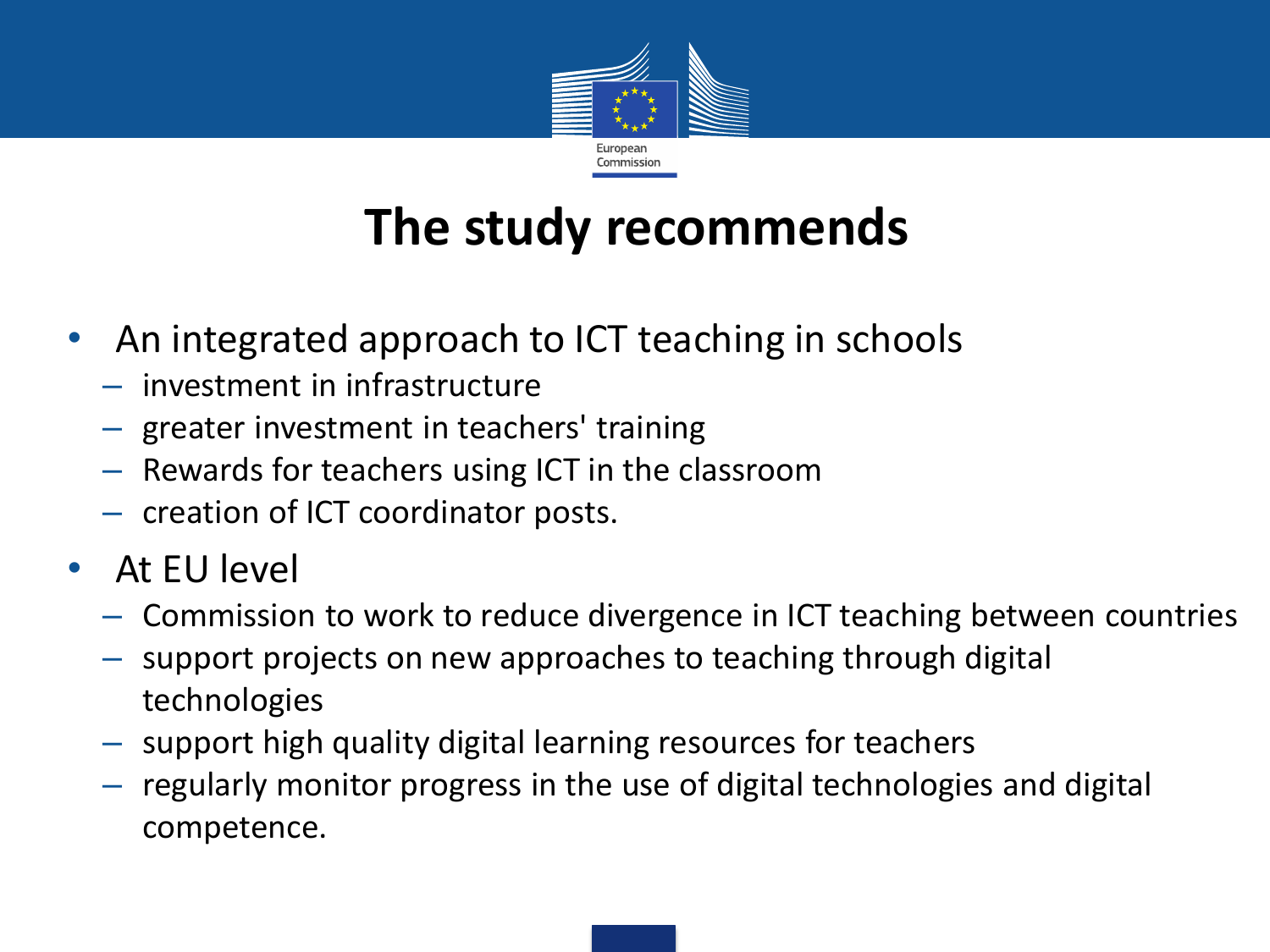

### **The key questions we set out to answer**

- Are our education systems delivering  $21^{st}$  Century skills  $$ problem solving, collaborative and team working, creativity plus knowledge?
- How to keep schools & education relevant in global, interconnected world – anywhere, anytime, anyplace interactions and knowledge
- Why the lack of ICT skills?
- Why lack of students in STEM?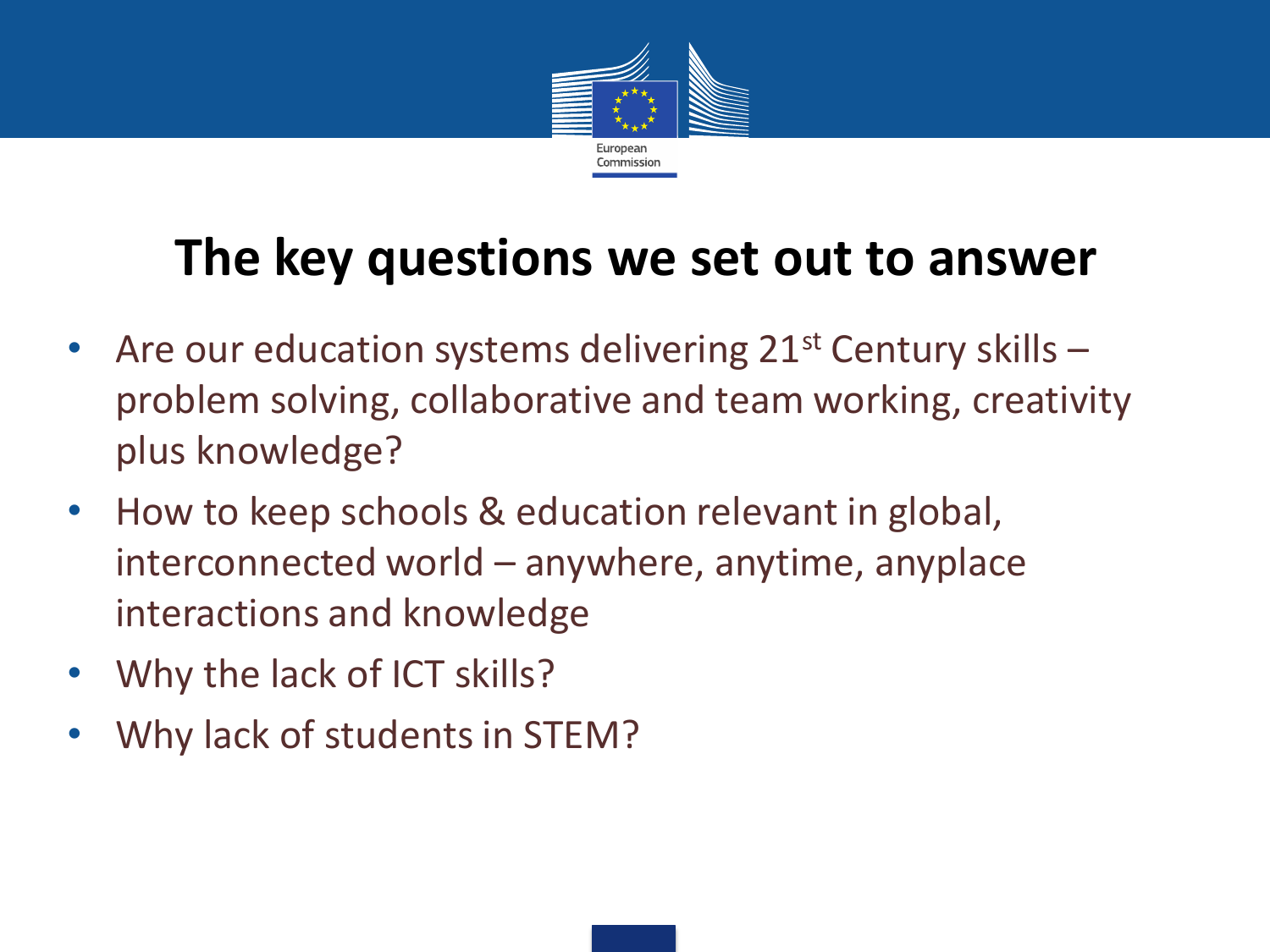

#### **Problems we need to address**

- Implementation gaps and slow uptake
- Digital skills
	- key drivers for innovation, yet challenged by declining numbers of students in STEM, etc. and continuing brain drain
	- Teaching ICT at all levels and using ICTs to teach
- Digital divide and access to knowledge at individual and country level
- Inefficient use of resources
	- Economies of scale in creation and access to content ,
- Technological leadership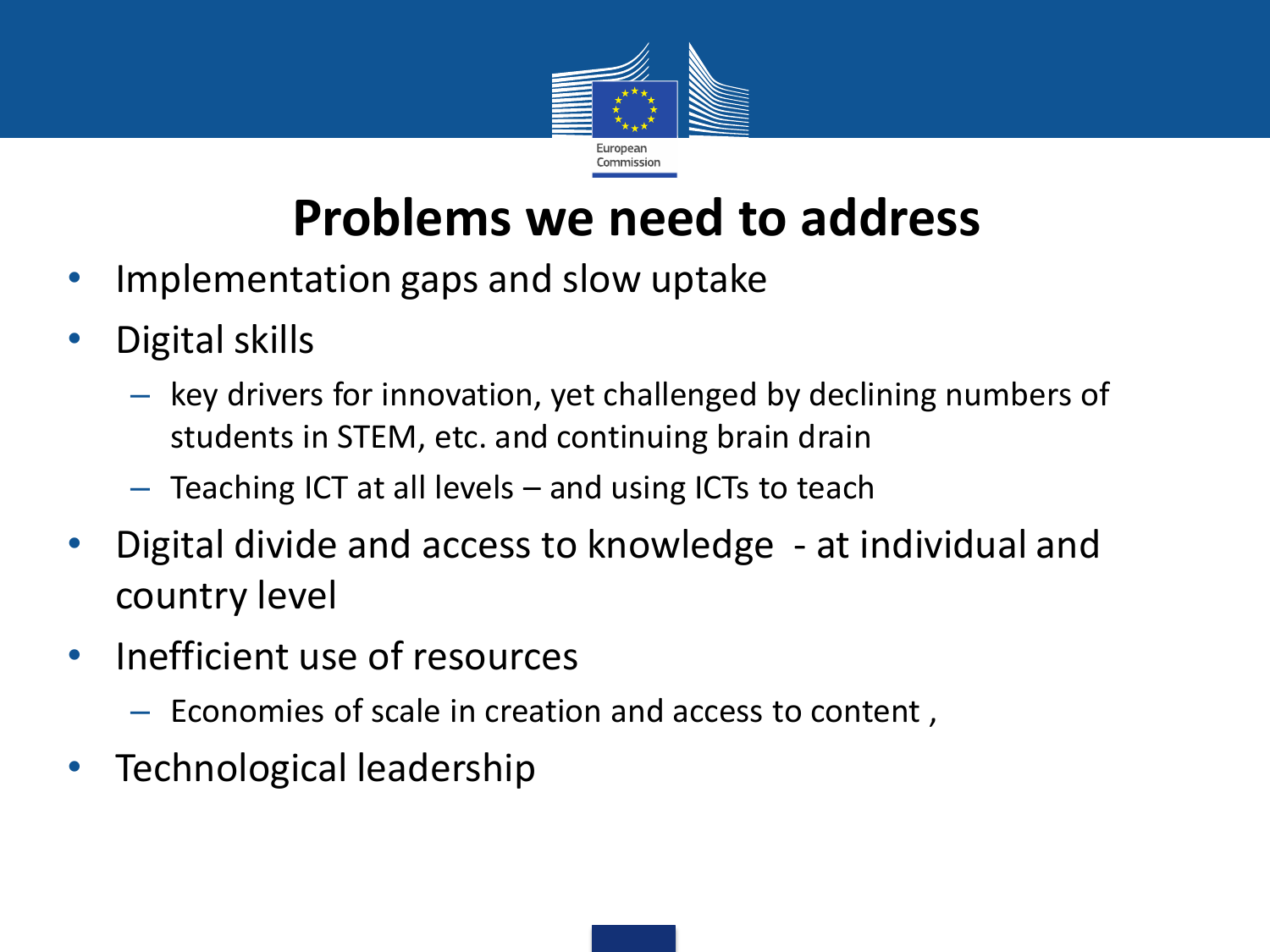

## **Why is the policy context today different?**

- Past efforts have replicated traditional models "silo" approach to policies - educational, ICT, or digital economy/market and business opportunities
- Effective mainstreaming of ICT in education needs:
	- connectivity in the classroom (provision of and access to affordable broadband;
	- provision of and access to digital content;
	- integration of technologies in the classroom;
	- teachers with skills , training, incentive and reward.
- Approach needed joining up policies and strategies at all levels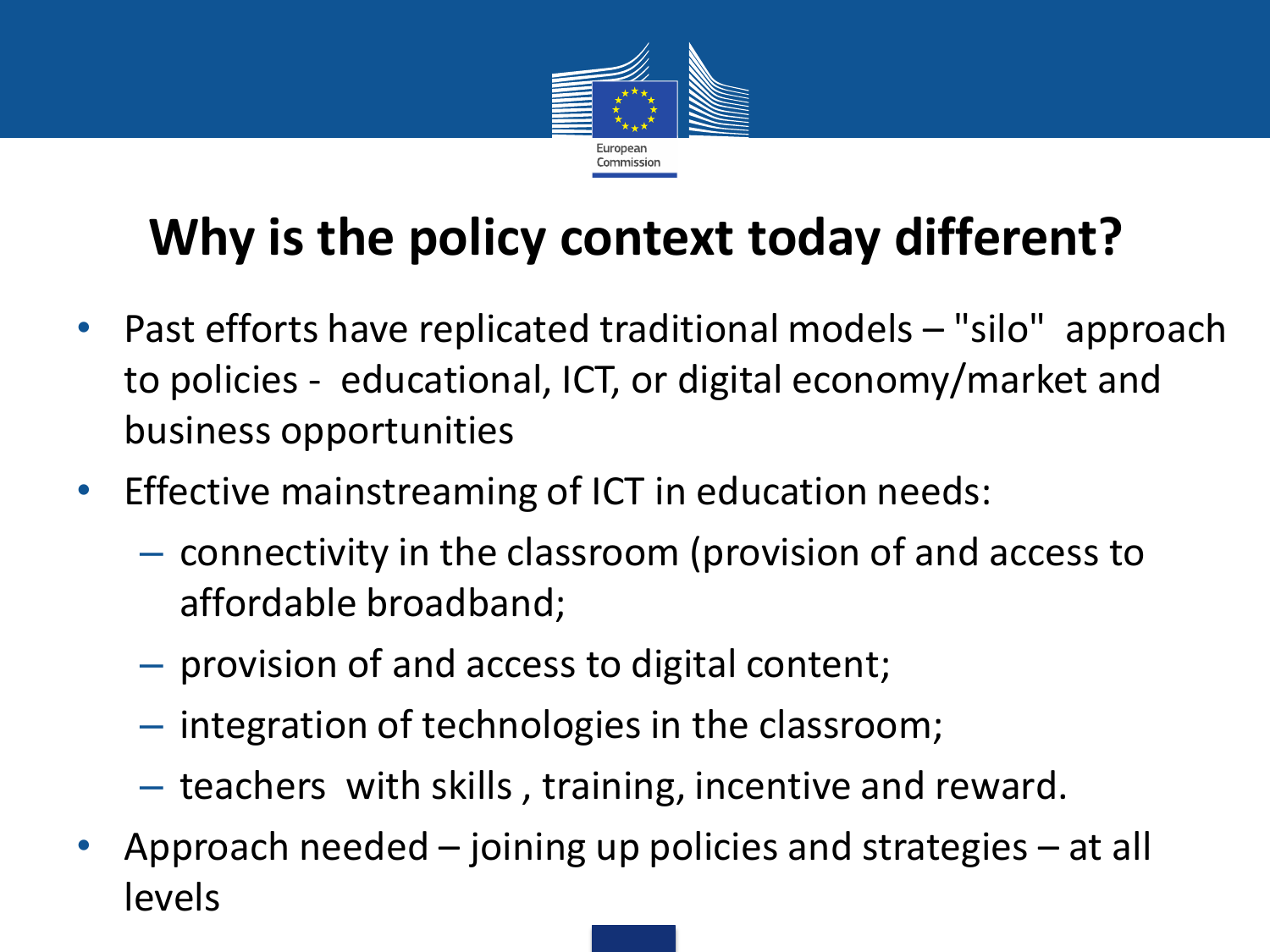

### **Opening up education**

…. opening up education to the considerable benefits the digital revolution offers

| - Creatir<br>and lea   | Communication from the        | ons, teachers    |
|------------------------|-------------------------------|------------------|
| $-$ Creatir            | Commission, joint initiative  | better quality   |
| and ac<br>- Workir     | of Vice President Kroes and   | cts and          |
| service                | <b>Commissioner Vassiliou</b> |                  |
| A Europel              |                               | al revolution in |
| education and training |                               |                  |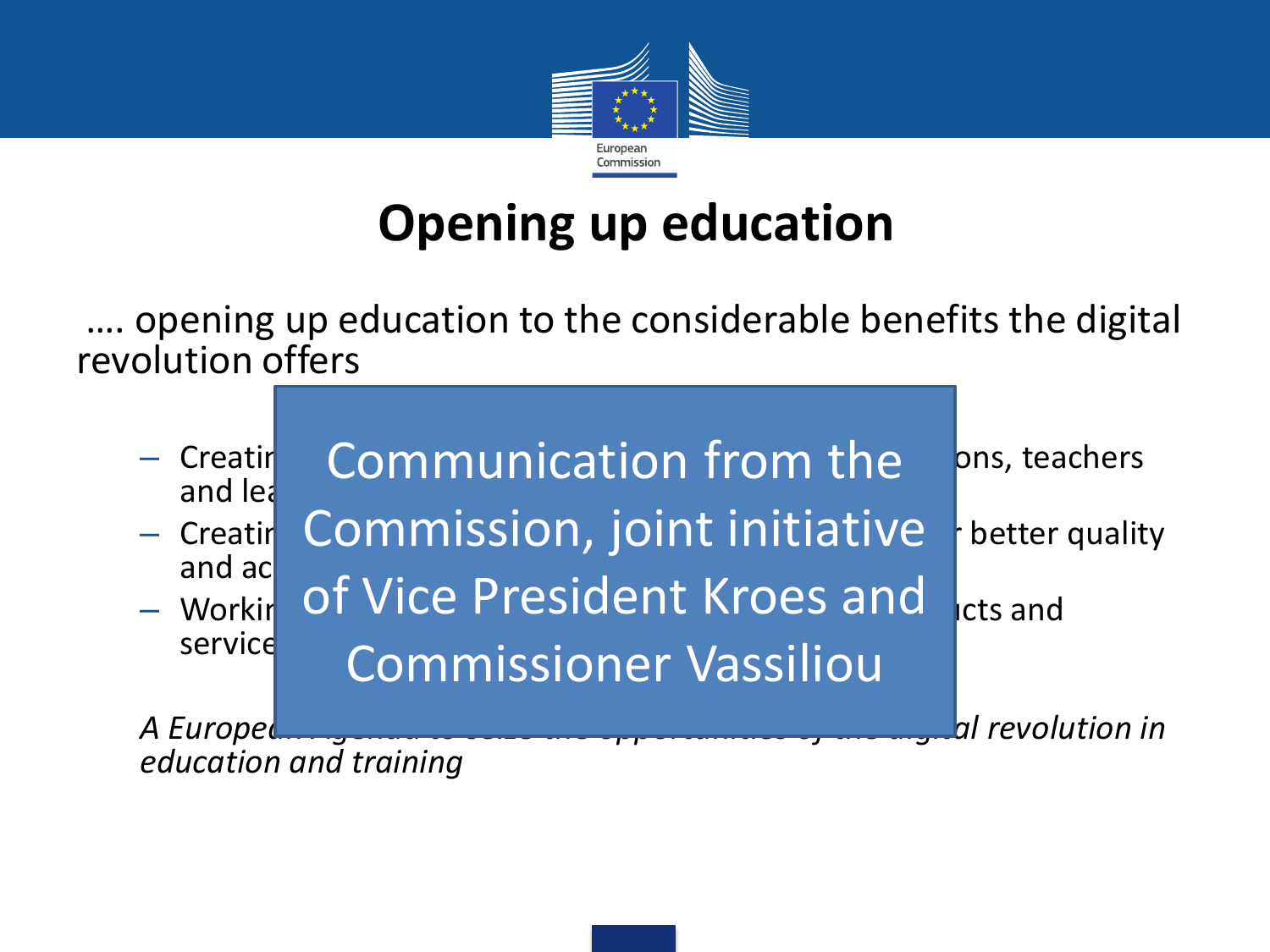

### **Opening up education**

…. is about opening up education to the considerable benefits the digital revolution has to offer

- Increase **effectiveness of education** OER, public procurement, sharing practices, opportunities to innovate
- Increase **equity** knowledge more accessible to all, individuals get access to new learning opportunities, lowering costs
- Produce positive **impacts in the economy** stronger more structured uptake of ICT and upskilling the workforce, helping industry manage disruptive change, new market opportunities through partnerships for infrastructures, new products and services
- Increase attractiveness of European education

*A European Agenda to seize the opportunities of the digital revolution in education and training – set out in 4 actions*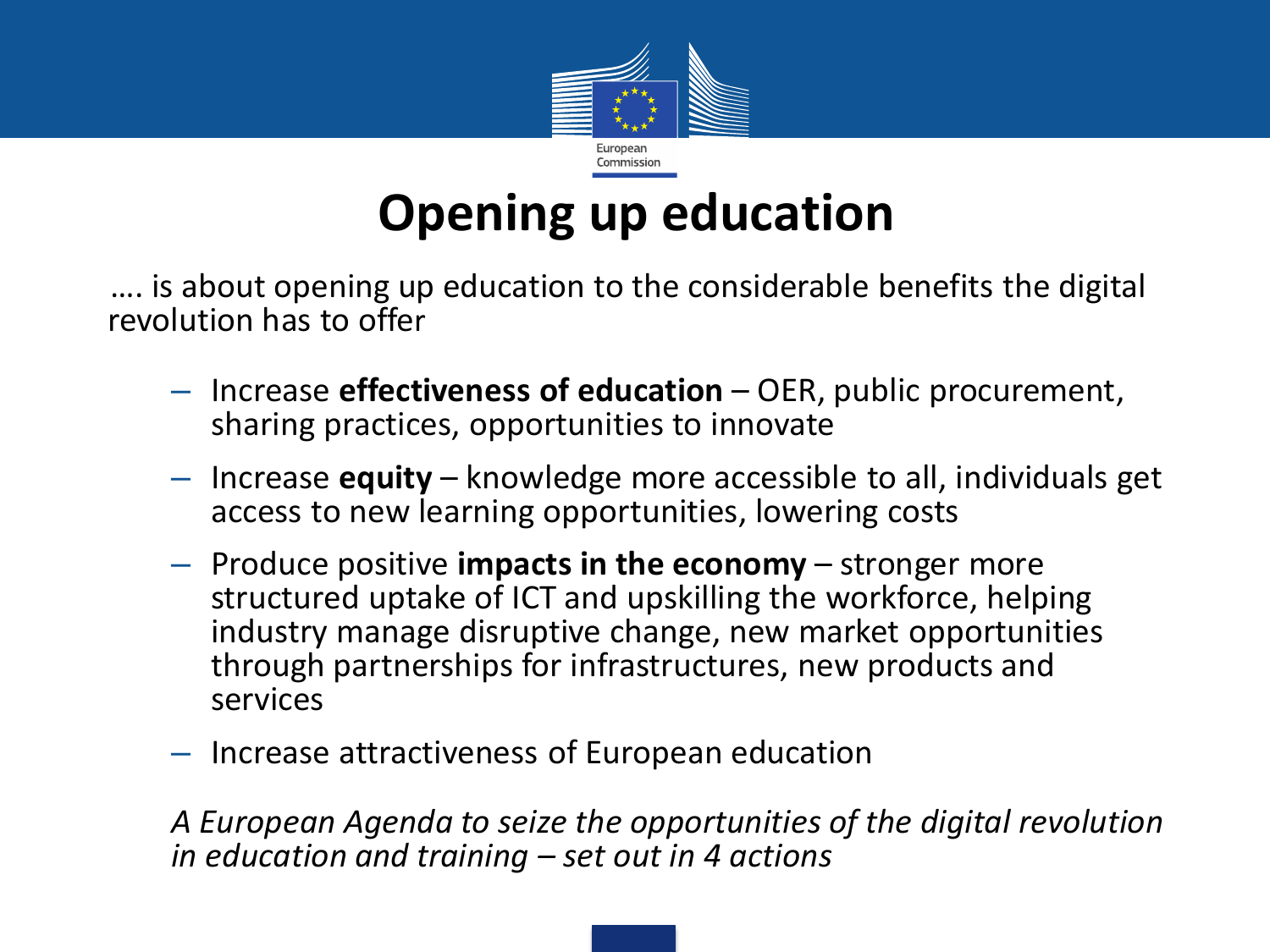

### **Open Learning Environments**

- Catalyse transformation in organisational strategies and innovative in teaching and learning practices.
- Empower teachers through digital competences, online communities of practice and rewards for innovation in teaching methods.
- Enable delivering of skills for the 21st century, and have them easily certified or recognised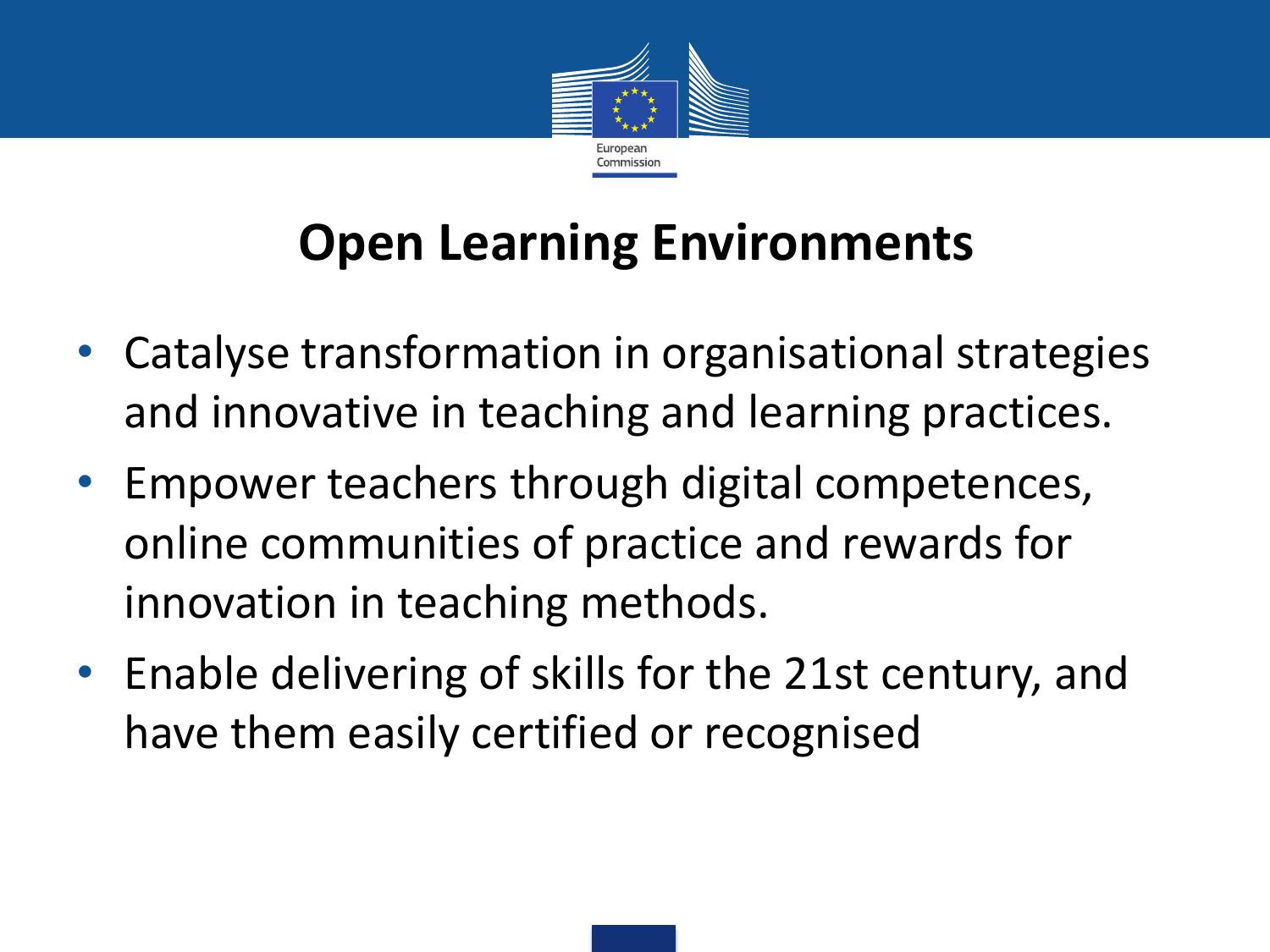

### **Open Educational Resources**

- Ensure visibility and accessibility to high-quality European OER
- Making rights and obligations for educational materials under copyright more transparent and easier to grasp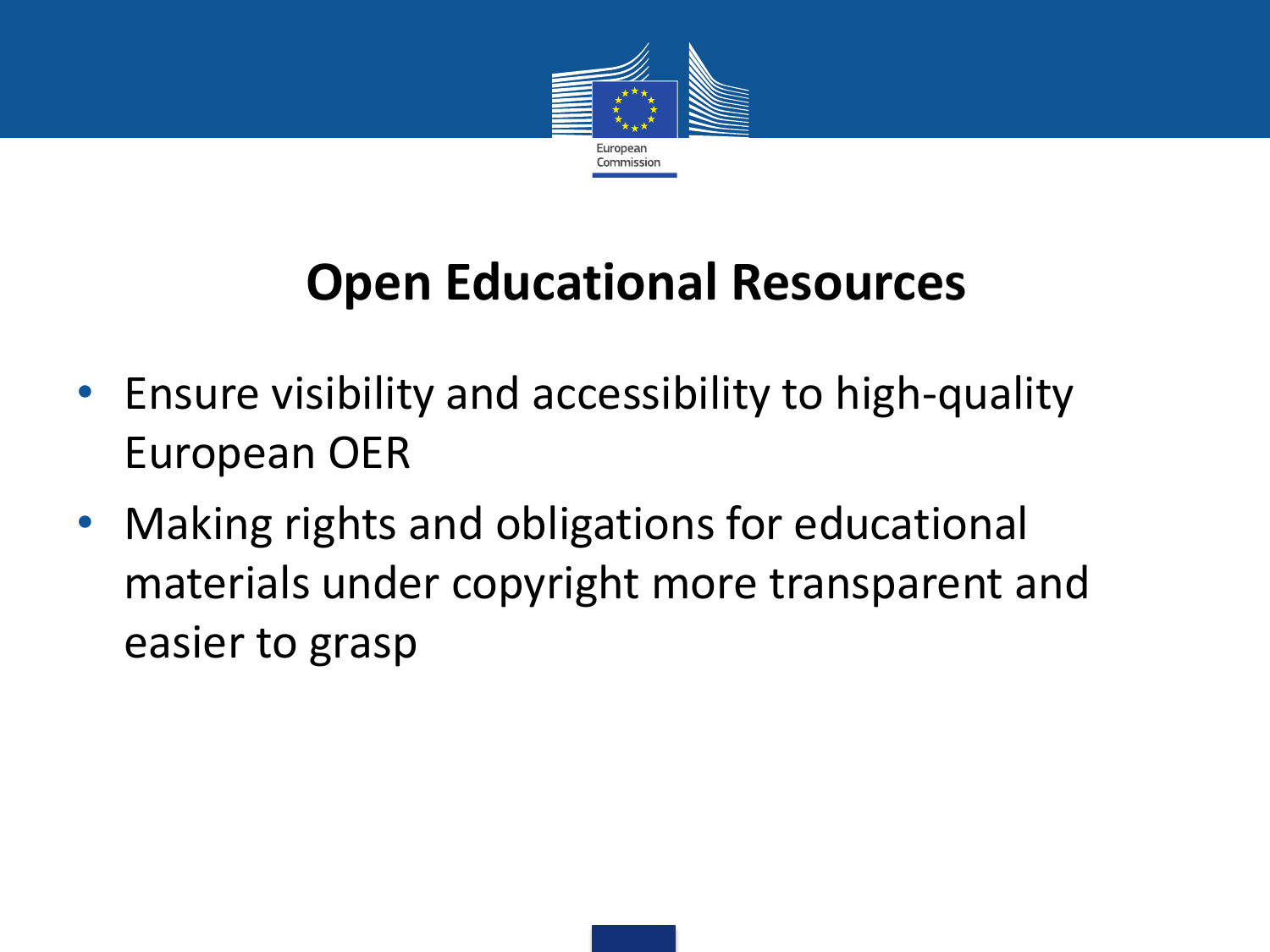

### **Connectivity and Innovation**

- Enhance local ICT infrastructure (broadband, content, tools) across Europe
- Support interoperability between educational resources, services and devices
- Promote economies of scale in digital apps and digital contents markets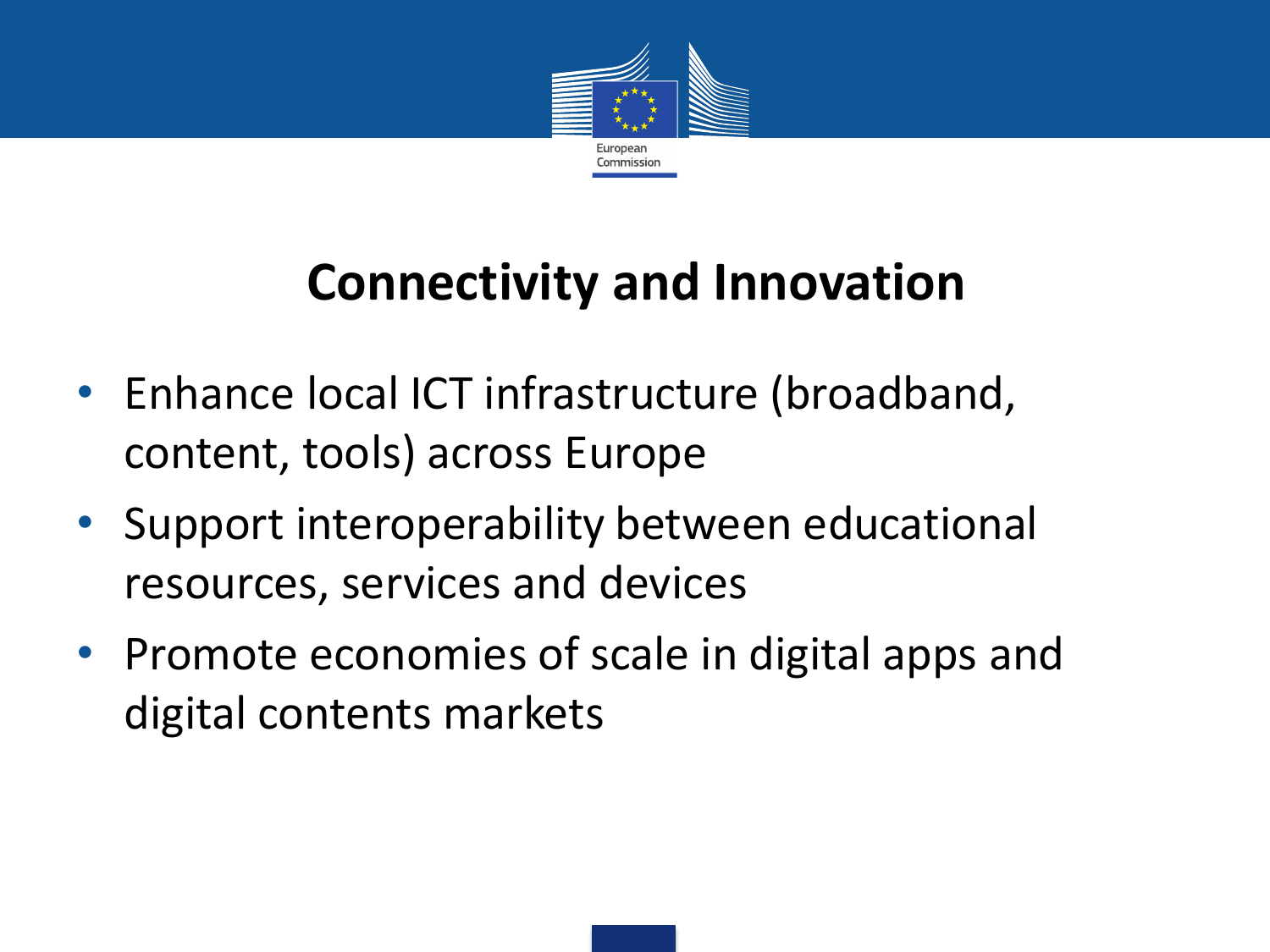

### **Research and innovation at EU level – current focus**

- Understanding of how ICT can improve learning processes and digital teaching practices - effectiveness and efficiency
- Central role of ICT in personalisation  $-$  working to the individual's needs
- Models of the future classroom merging technology and teaching practices – improving the understanding of both
- Innovative tools  $-$  serious games, emotive computing, collaborative learning tools
- Cluster on technologies for teaching science and maths
- Extending brokerage and discovery of repositories
- Learning analytics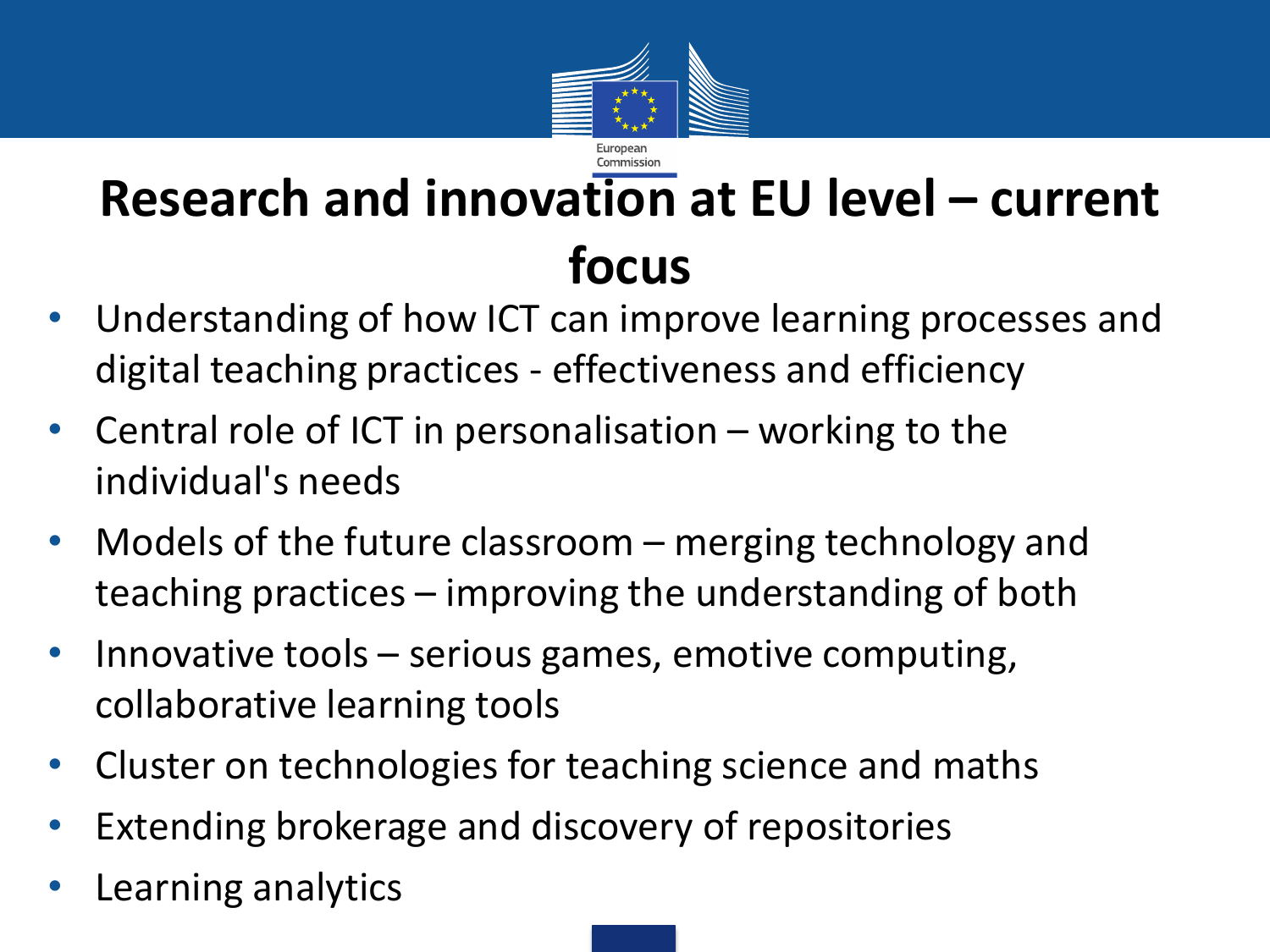

## Research and innovation – developing impact and supporting mainstreaming

- Tools at our disposal
	- Large scale pilots in real settings growing the grass roots experiences
	- Showcasing them at local, regional and national level creating hubs of excellence, spreading excellence
	- Pre-commercial public procurement; support to specifications for joint procurement
	- Supporting industry interoperability and standards
	- Multidisciplinary research & technology platform for networking and capacity building
	- Research focus on adaptivity, games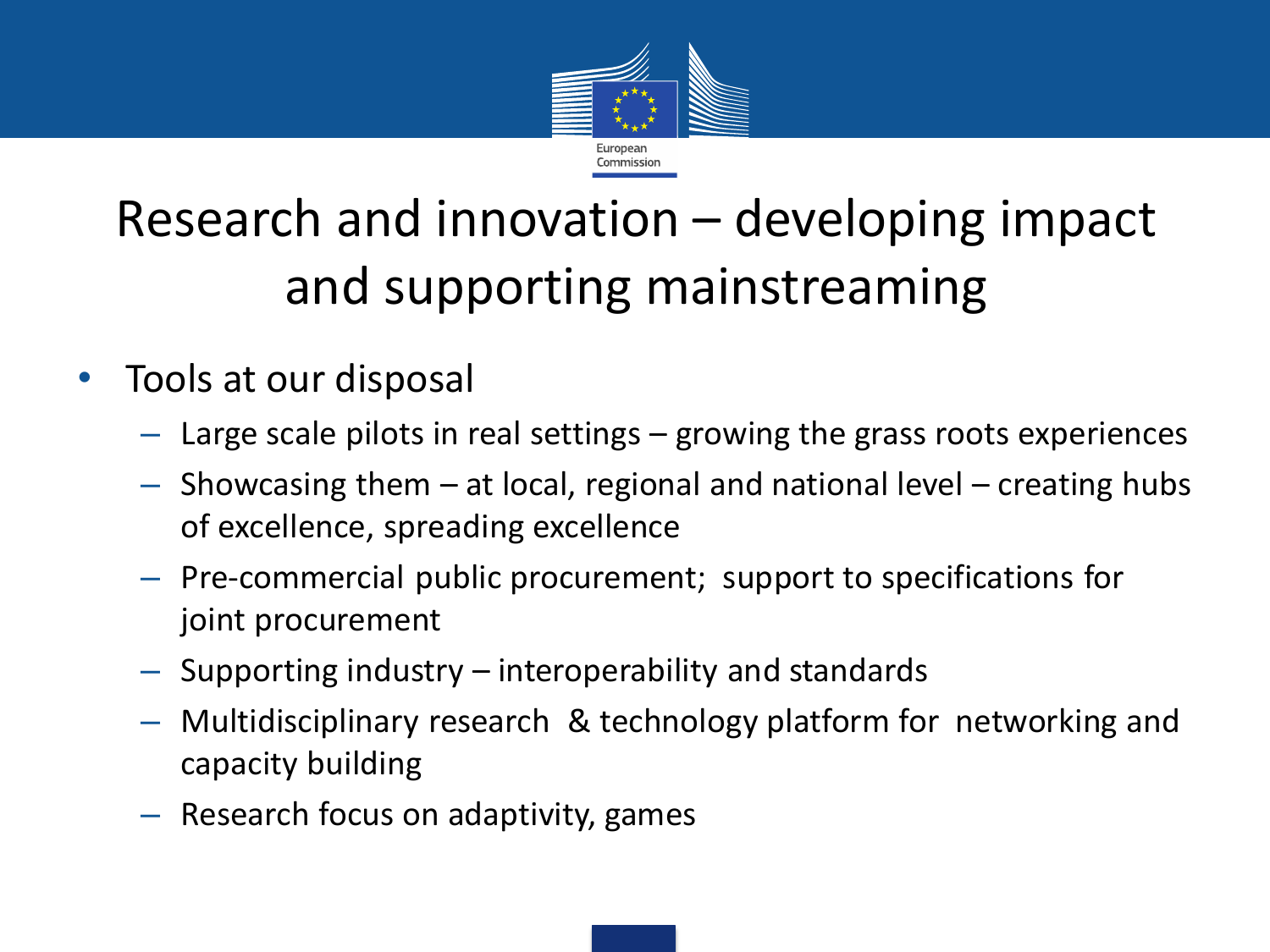

# **Opening up education – a joined up effort by all stakeholders**

- An integrated approach with all actors
- Grassroots approach with role for voluntary actions networks of volunteer teachers, digital communities and ICT experts, coding clubs
- A platform open to all stakeholders to record and benchmark the digital state of educational institutions
- A better understanding of all opportunities that the digital revolution is yet to unfold.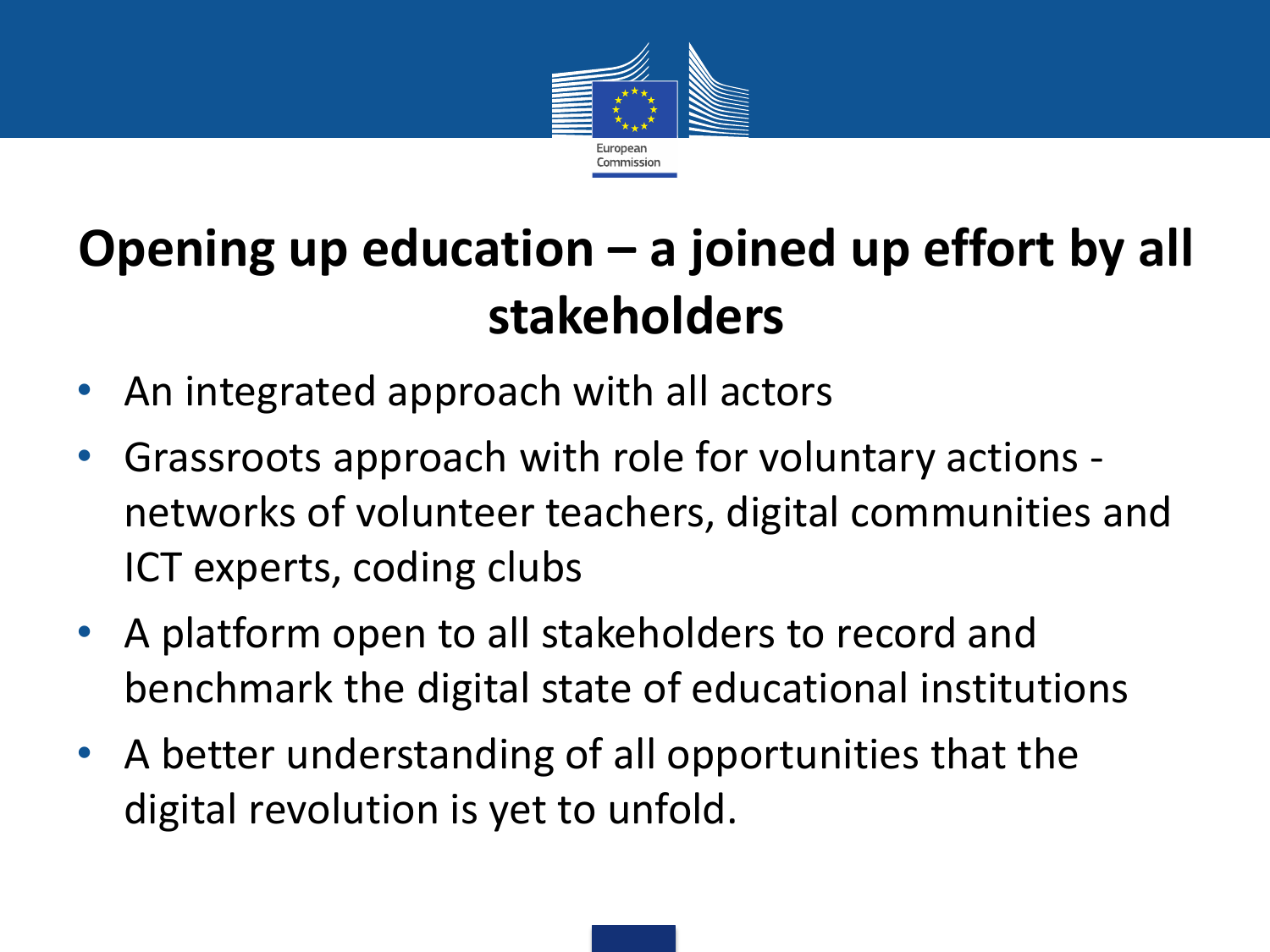

### Opening up education - find out ore

- http://europa.eu/rapid/press-release IP-13-859\_en.htm
- [http://ec.europa.eu/education/news/doc/openingco](http://ec.europa.eu/education/news/doc/openingcom_en.pdf) m\_en.pdf
- <http://www.openeducationeuropa.eu/>
- <http://ec.europa.eu/digital-agenda/en/education>